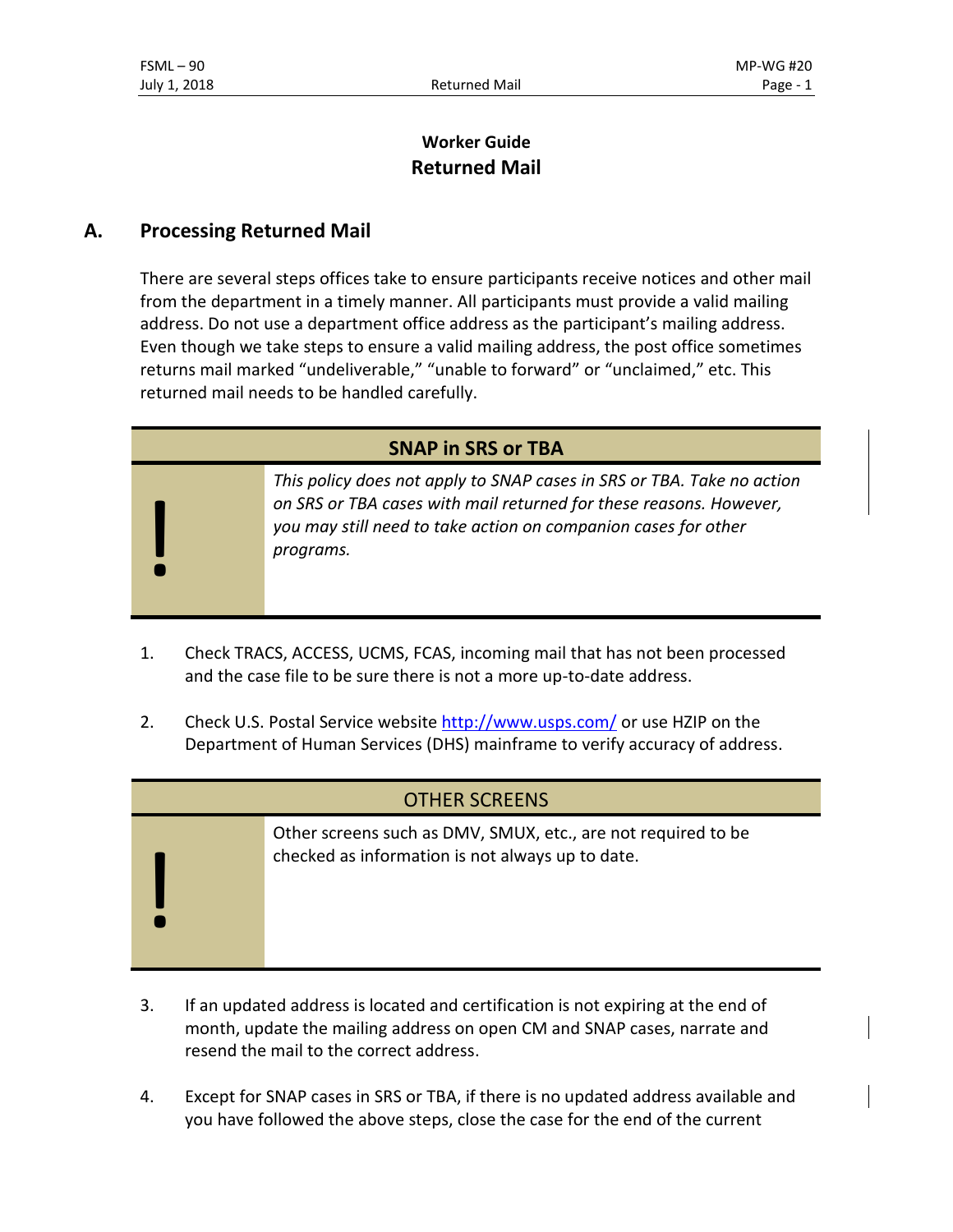month and narrate the exact wording on the return label. No notice is required (see SNAP-H[.10\)](http://apps.state.or.us/caf/fsm/06fs-h.htm#no_notice_req). Use these program-specific procedures:

- a. In the SNAP program for cases in CRS:
	- Use reason code RM. If the case is expiring or going into suspense at the end of the month, narrate only and do not take the close action.
	- If the participant contacts the department before the case closes, update and narrate the new address, household composition and shelter costs. Act on any changes necessary following the applicable notice requirements;
	- If the participant contacts the local office during the first month after the case closes (i.e., worker receives returned mail on January 12 and takes action on the system to close the case effective January 31. The first month after the case closes is February), update and narrate the new address, household composition and shelter costs, and reopen the case with a ROP back to the first of the current month. Do not prorate benefits. Do not take a new application or do a REC action – this is not a recertification. Use the IJ or EJ Rel-ATP codes to issue SNAP;
	- Act on other changes for the following month. If benefits will be reduced, send *a timely continuing benefit decision notice* before making the changes;
	- If a participant contacts the department more than a month after the closure, they have to reapply.
- b. **For cases in SRS or TBA with** mail returned as unclaimed or as undeliverable, narrate the receipt of returned mail but take no action on the case. For mail returned with a new mailing address listed on it, or if the new address is reported for another program, update the mailing address on the case. Do not close SRS or TBA cases for returned mail.

For all programs, narrate the returned mail just once, then place in the office shred bin. Do not file the mail in the participant case file and do not repeatedly narrate returned mail from the same address.

## *SEE SNAP EXAMPLES OF MAIL RETURNED AS UNDELIVERABLE AT THE END OF THIS WORKER GUIDE.*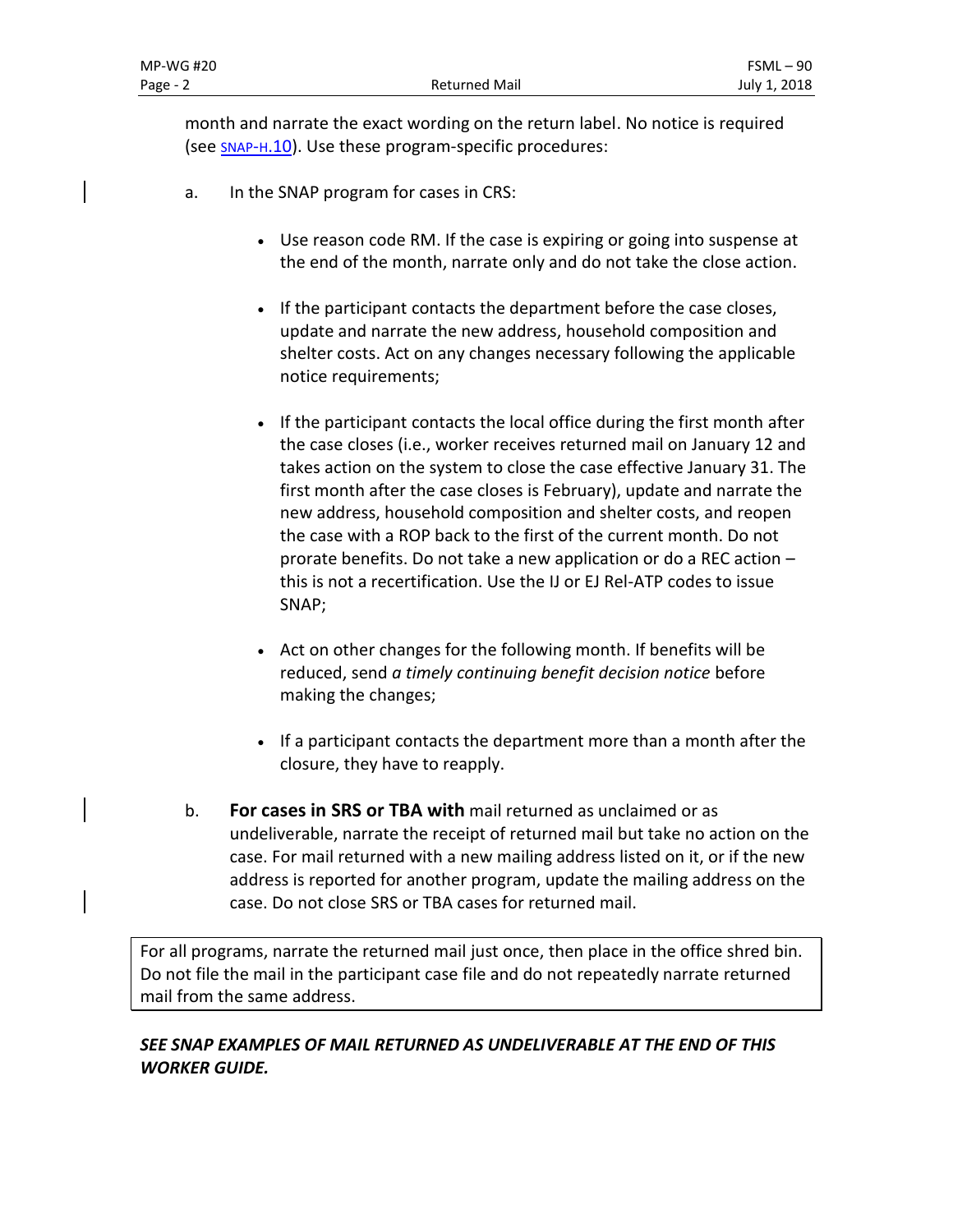- c. For all programs except SNAP:
	- End benefits by sending a basic decision notice to the last known address;
	- Use reason code "OM Unable to Locate" to close the case and "OM" code in the Ntce field to send notice;
	- If the participant contacts the department before the case closes, gather the new address information and any other information that affects the case, such as household composition, and act on the information;
	- If a participant contacts the department after the closure, the case will remain closed until the participant chooses to reapply for benefits. Establish a new filing date when the participant reapplies.

**Notice Situation; Client Moved or Whereabouts Unknown Rule** [461-175-0210](http://apps.state.or.us/caf/arm/B/461-175-0210.htm) — **Notice Situation; Client Moved or Whereabouts Unknown**

### **B. Moved Out of State**

When the post office returns mail and the address listed on the return label is out-ofstate, this returned mail is handled differently. This information is considered reported to the department and we have to act on it appropriately:

- 1. For SNAP and JPI, no notice is required. Close the case using reason code OS.
- 2. For all other programs, send a *timely decision notice*. If the participant becomes eligible for benefits in another state, send a *basic decision notice*.
- 3. Use reason code "OS Moved out of State" to close the case.
- 4. To send notice, use Notice Writer "CMC0NSB Moved to Other State Close" or *Notice of Decision and Action Taken (*[MSC 456\)](https://apps.state.or.us/cf1/DHSforms/Forms/Served/DE0456.pdf) form and narrate.

#### **Responsibilities of Clients Rule**

[461-105-0020](http://apps.state.or.us/caf/arm/A/461-105-0020.htm) — **Responsibilities of Clients**

### **Residency Requirements Rule**

[461-120-0010](http://apps.state.or.us/caf/arm/A/461-120-0010.htm) — **Residency Requirements**

**Notice Situation; Client Moved or Whereabouts Unknown Rule** [461-175-0210](http://apps.state.or.us/caf/arm/B/461-175-0210.htm) — **Notice Situation; Client Moved or Whereabouts Unknown**